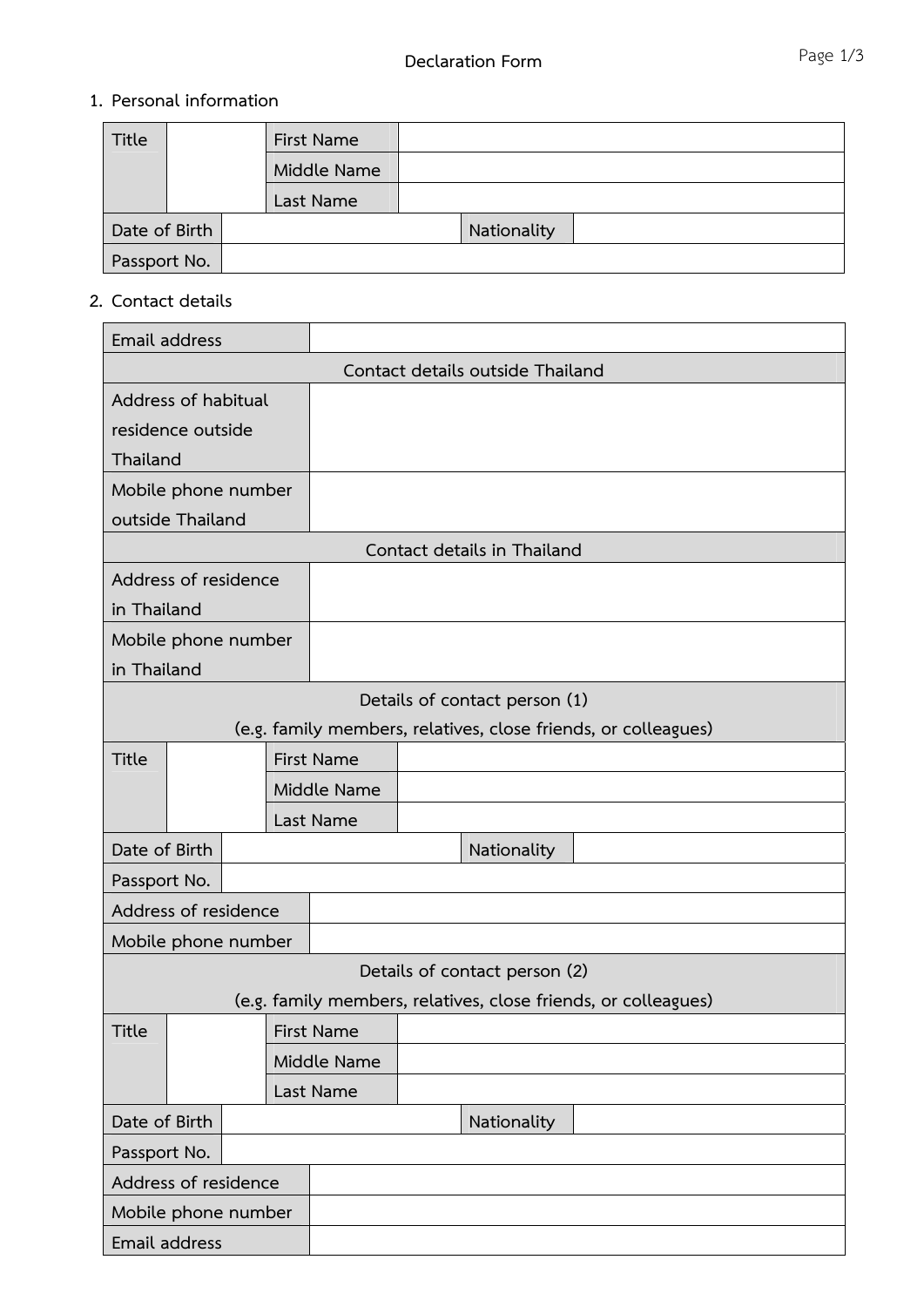## **3. Travel details**

| Countries / Cities / Areas<br>visited during the past 14 days<br>(Please specify cities and areas<br>in conjunction with the countries<br>in which they are located<br>e.g. "Milan, Italy") |  |                    |  |
|---------------------------------------------------------------------------------------------------------------------------------------------------------------------------------------------|--|--------------------|--|
|                                                                                                                                                                                             |  | Travel to Thailand |  |
| Originating point of departure                                                                                                                                                              |  |                    |  |
| (Please specify city and country)                                                                                                                                                           |  |                    |  |
| Point of transit (if any)                                                                                                                                                                   |  |                    |  |
| (Please specify city and country)                                                                                                                                                           |  |                    |  |
| (Intended)                                                                                                                                                                                  |  | (Intended)         |  |
| Date of departure                                                                                                                                                                           |  | Date of arrival    |  |
| (Intended)                                                                                                                                                                                  |  | (Intended)         |  |
| Time of departure                                                                                                                                                                           |  | Time of arrival    |  |
| Flight Number(s),                                                                                                                                                                           |  |                    |  |
| (Please specify if travelling by air;                                                                                                                                                       |  |                    |  |
| for travel with multiple flights,                                                                                                                                                           |  |                    |  |
| please specify all flights)                                                                                                                                                                 |  |                    |  |

**4. Health details (Please write "Yes" or "No"; "Yes" reflects as true the indicated statement)** 

| I am in good health.                                                    |  | I have none of the following |  |  |  |  |
|-------------------------------------------------------------------------|--|------------------------------|--|--|--|--|
|                                                                         |  | conditions:                  |  |  |  |  |
|                                                                         |  | (a) cough;                   |  |  |  |  |
|                                                                         |  | (b) runny nose;              |  |  |  |  |
| My body                                                                 |  | (c) sore throat;             |  |  |  |  |
| temperature is below                                                    |  | (d) breathing difficulty.    |  |  |  |  |
| $37.5^{\circ}$ C.                                                       |  |                              |  |  |  |  |
| During the past 14 days, I have avoided areas at risk of COVID-19       |  |                              |  |  |  |  |
| transmission and crowded places.                                        |  |                              |  |  |  |  |
| I acknowledge and accept that my entry into Thailand is conditioned     |  |                              |  |  |  |  |
| on, inter alia, my presentation to the relevant authorities of a Fit to |  |                              |  |  |  |  |
| Fly or                                                                  |  |                              |  |  |  |  |
| Fit to Travel health certificate; a medical certificate with RT-PCR     |  |                              |  |  |  |  |
| laboratory result indicating that COVID-19 is not detected, issued      |  |                              |  |  |  |  |
| no more than 72 hours before travelling; an insurance policy which      |  |                              |  |  |  |  |
| covers healthcare and treatment expenses, including those in respect    |  |                              |  |  |  |  |
| of COVID-19, throughout the duration of my stay in Thailand with a      |  |                              |  |  |  |  |
| minimum coverage amount of 100,000 USD, or other documentary            |  |                              |  |  |  |  |
| evidence demonstrating a guarantee to an equivalent effect; and         |  |                              |  |  |  |  |
| documentary evidence confirming the reservation of the State            |  |                              |  |  |  |  |
| Quarantine for a period of at least 14 consecutive days.                |  |                              |  |  |  |  |